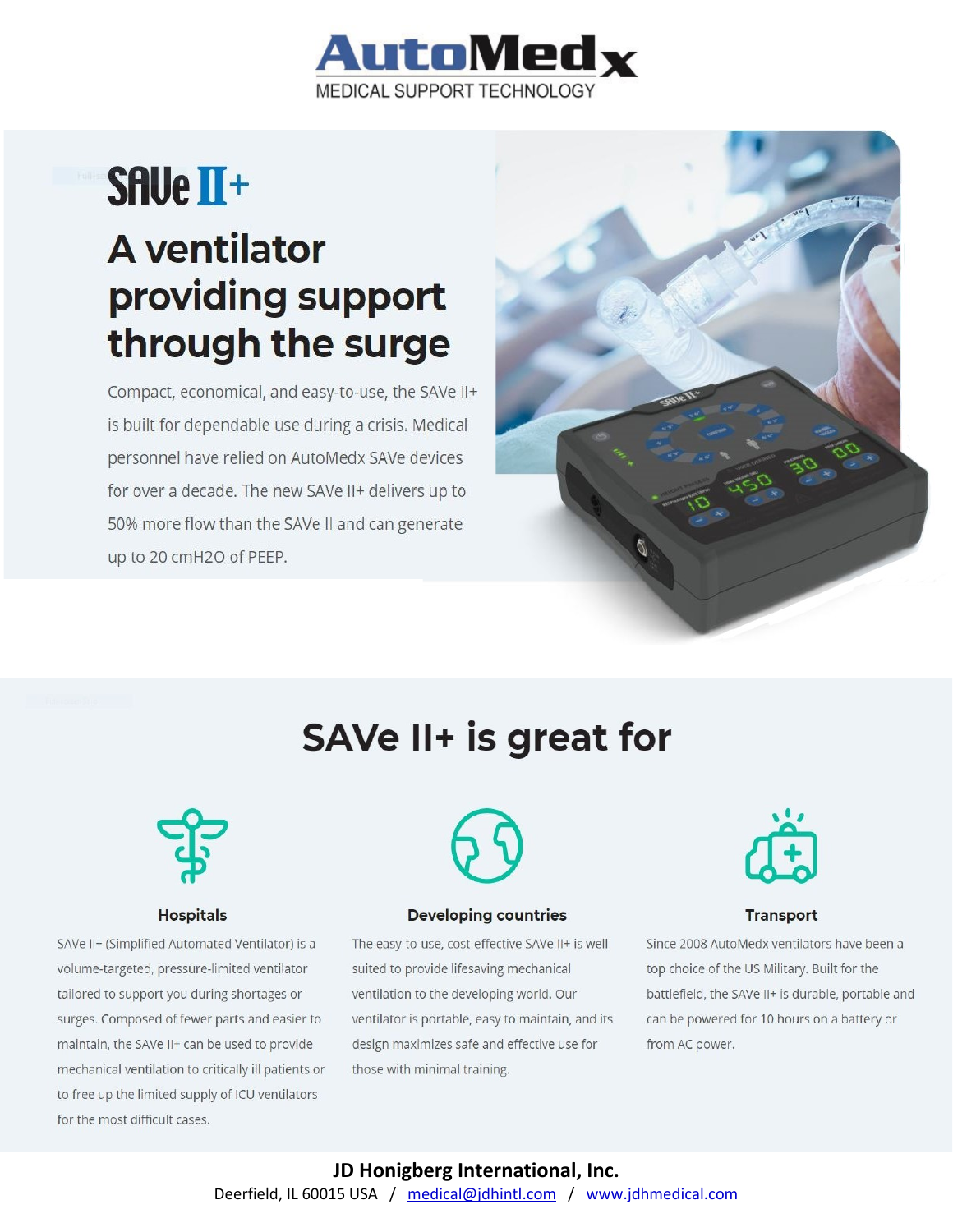## **Design benefits**

### • **Easy to use**

Intuitive, quick start setup simplifies ventilator initialization even for non-expert medical staff.

### • **Portable**

Up to 10 hours of battery life and designed for the battlefield, SAVe II+ can go wherever you need it to go.

### • **Robust**

Built to withstand extreme conditions.

### • **Low Maintenance**

A simple design reduces the need for costly maintenance.



# **Why SAVe II+**

A great choice for stockpile and surge.



### • **Economical**

Less than one-fourth the cost of an ICU ventilator, the SAVe II+ maximizes your surge capacity, freeing up critical care ventilators for the worst cases.

### • **Proven & Reliable**

AutoMedx has sold over 20,000 Simplified Automated Ventilators.

### • **Versatile**

Covers a wide range of use cases, from transport to extended care; battlefield to hospital.